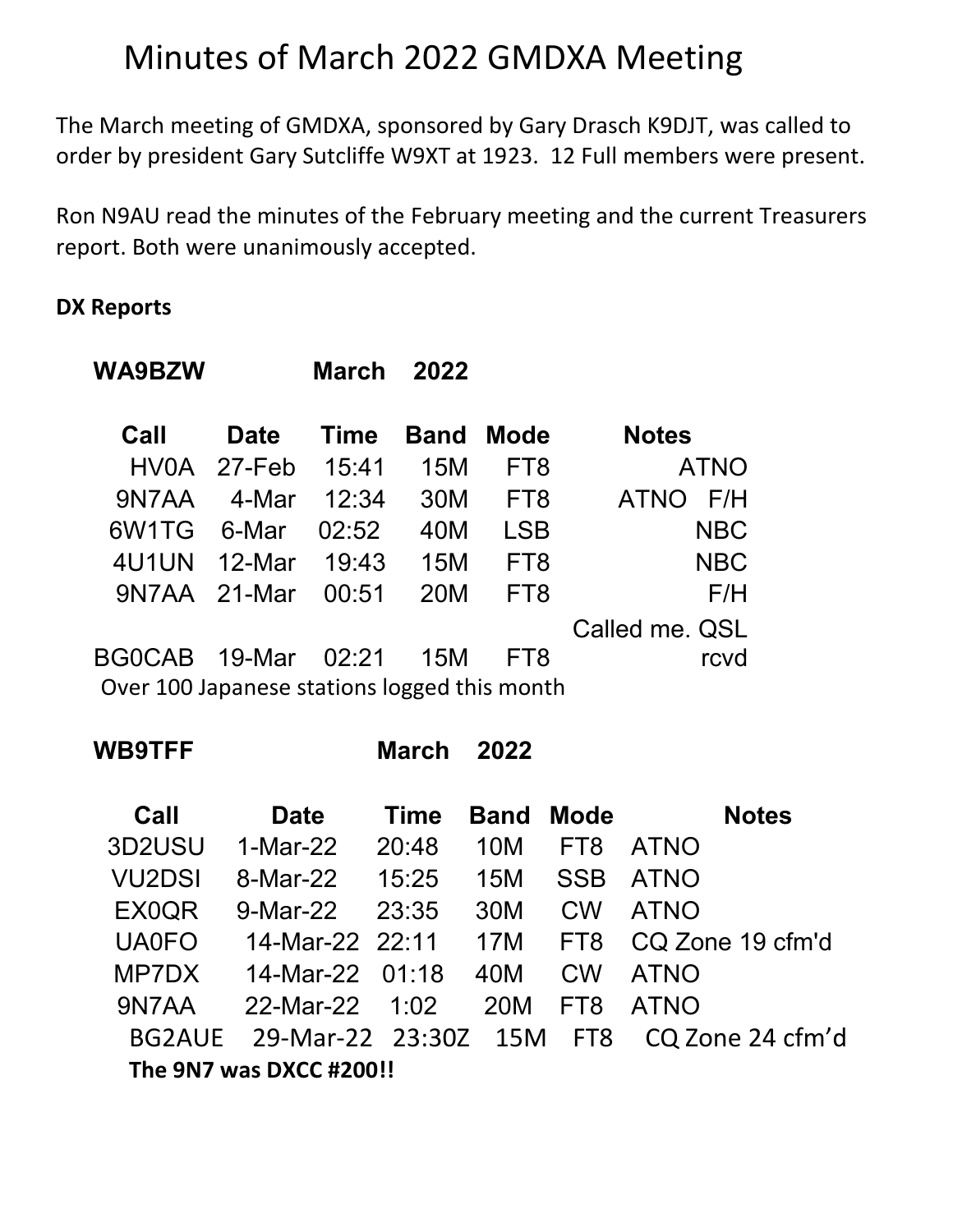| <b>W9XT</b>                | Mar 2022            |  |                                                   |
|----------------------------|---------------------|--|---------------------------------------------------|
| Call                       | Date Time Band Mode |  | <b>Notes</b>                                      |
| VR2XYL 19-Mar 13:39 12 FT8 |                     |  | <b>NBC</b>                                        |
|                            |                     |  | JY4Cl 23-Mar 12:48 17 FT8 NBC, New mode - digital |

| <b>N9AU</b>        |             | March       | 2022              |                 |               |
|--------------------|-------------|-------------|-------------------|-----------------|---------------|
| Call               | <b>Date</b> | <b>Time</b> | <b>Band</b>       | <b>Mode</b>     | <b>Notes</b>  |
| 9N7AA              | 3-Mar       | 12Z         | 30                | FT <sub>8</sub> | LOTW cfm      |
| N4AU               | 4-Mar       | 13Z         | 30                | FT <sub>8</sub> | Nice call     |
| BV4WU              | 4-Mar       | 13Z         | 30                | FT <sub>8</sub> | NBC, LOTW cfm |
| <b>EX0QR</b>       | 6-Mar 23Z   |             | 30                | FT <sub>8</sub> |               |
| <b>DU1IVT</b>      | 7-Mar       | 13Z         | 30                | FT <sub>8</sub> | NBC, LOTW cfm |
| 9N7AA              | 9-Mar       | 14Z         | 20                | FT <sub>8</sub> |               |
| A71AE              | 16-Mar      | 14Z         | 12                | FT <sub>8</sub> | NBC, LOTW cfm |
| 9V <sub>1</sub> ZV | 16-Mar      | 15Z         | 17                | FT <sub>8</sub> | NBC, LOTW cfm |
| <b>VU3CAU</b>      | 29-Mar      | 15Z         | $12 \overline{ }$ | FT <sub>8</sub> | NBC; LOTW cfm |
| FH/K6ZO            | 20-Mar      | 17Z         | 12                | <b>CW</b>       | NBC, LOTW cfm |
|                    |             |             |                   |                 | CTY # 300 on  |
| FH/K6ZO            | 21-Mar      | 15Z         | 10                | <b>CW</b>       | <b>10m</b>    |
| EP <sub>2</sub> C  | 22-Mar      | 16Z         | 17                | FT <sub>8</sub> | <b>NBC</b>    |
| TR8CA              | 22-Mar      | 17Z         | 12                | <b>CW</b>       | NBC; LOTW cfm |
| TR8CA              | 24-Mar      | 16Z         | 10                | FT4             | NBC; LOTW cfm |
| Z6/DL7UCX 24-Mar   |             | 18Z         | 17                | <b>CW</b>       | NBC           |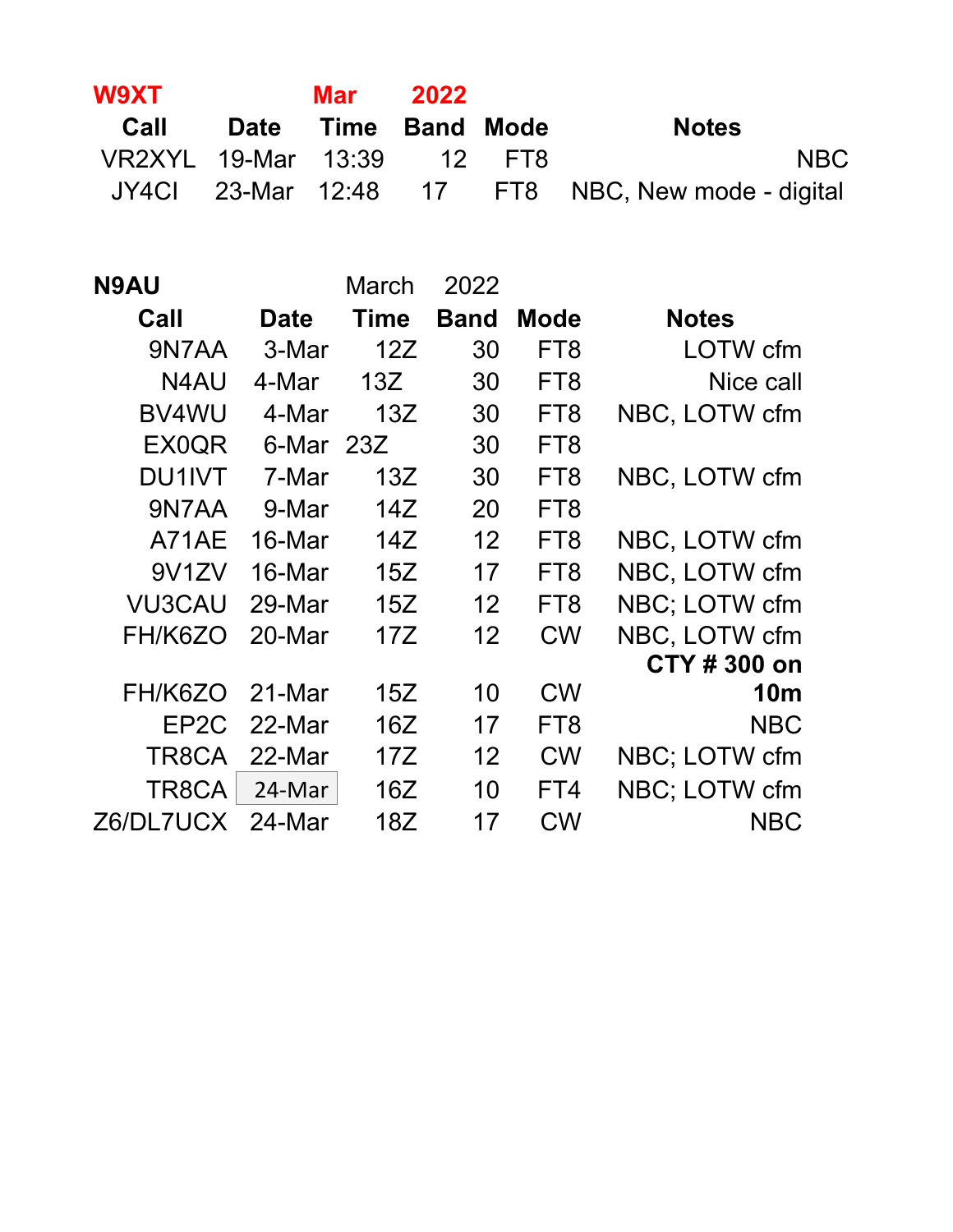| WB9TFH            |        |             |             |                 |              |
|-------------------|--------|-------------|-------------|-----------------|--------------|
| Call              | Date   | <b>Time</b> | <b>Band</b> | Mode            | <b>Notes</b> |
| EV <sub>1</sub> P | 1-Mar  | 15:19       | 15M         | FT8             | NBC          |
| YU1JW             | 1-Mar  | 16:24       | 15M         | <b>CW</b>       | <b>NBC</b>   |
| 3D2USU            | 1-Mar  | 20:56       | 10M         | FT8             | <b>NBC</b>   |
| PJ4G              | 6-Mar  | 23:30       | 10M         | PН              | <b>NBC</b>   |
| <b>BG7IDX</b>     | 7-Mar  | 0:29        | 15M         | FT8             | <b>NBC</b>   |
| <b>BD4STG</b>     | 7-Mar  | 0:24        | 15M         | FT8             | NBM          |
| SV5AZP            | 8-Mar  | 14:37       | 12M         | FT8             | <b>NBC</b>   |
| <b>VU2DSI</b>     | 8-Mar  | 15:31       | 15M         | PН              | <b>NBC</b>   |
| S79VU             | 8-Mar  | 19:39       | 20M         | PН              | <b>NBC</b>   |
| 9K2NO             | 9-Mar  | 1:02        | 40M         | <b>CW</b>       | <b>NBC</b>   |
| <b>EX0QR</b>      | 9-Mar  | 1:11        | 30M         | <b>CW</b>       | <b>ATNO</b>  |
| E25KAE            | 9-Mar  | 15:31       | 17M         | FT8             | <b>NBC</b>   |
| 9N7AA             | 22-Mar | 0:53        | 20M         | FT <sub>8</sub> | <b>ATNO</b>  |
| <b>JA1JAN</b>     | 22-Mar | 0:00        | 30M         | FT8             | <b>NBC</b>   |
| <b>JA7UKM</b>     | 22-Mar | 12:43       | 30M         | FT8             | NBC          |

# **2022 CQ WPX Contest**

| Call: W9RN<br>Operator(s): W9RN<br>Station: W9RN                          |  |  |  |  |
|---------------------------------------------------------------------------|--|--|--|--|
| Class: SOAB LP<br>QTH: en52xv<br>Operating Time 8.36 hours                |  |  |  |  |
| Summary:<br>Band QSOs                                                     |  |  |  |  |
| 160: 0<br>80: 0<br>40:55<br>20:115<br>15: 126<br>10: 70                   |  |  |  |  |
| Total: $366$ Prefixes = 242 Total Score = 209,330                         |  |  |  |  |
| Club: Society of Midwest Contesters                                       |  |  |  |  |
| Running LP, did not try 80 nor 160.                                       |  |  |  |  |
| $1^{st}$ q Saturday at approx. 10 am. Casual operating as time permitted. |  |  |  |  |